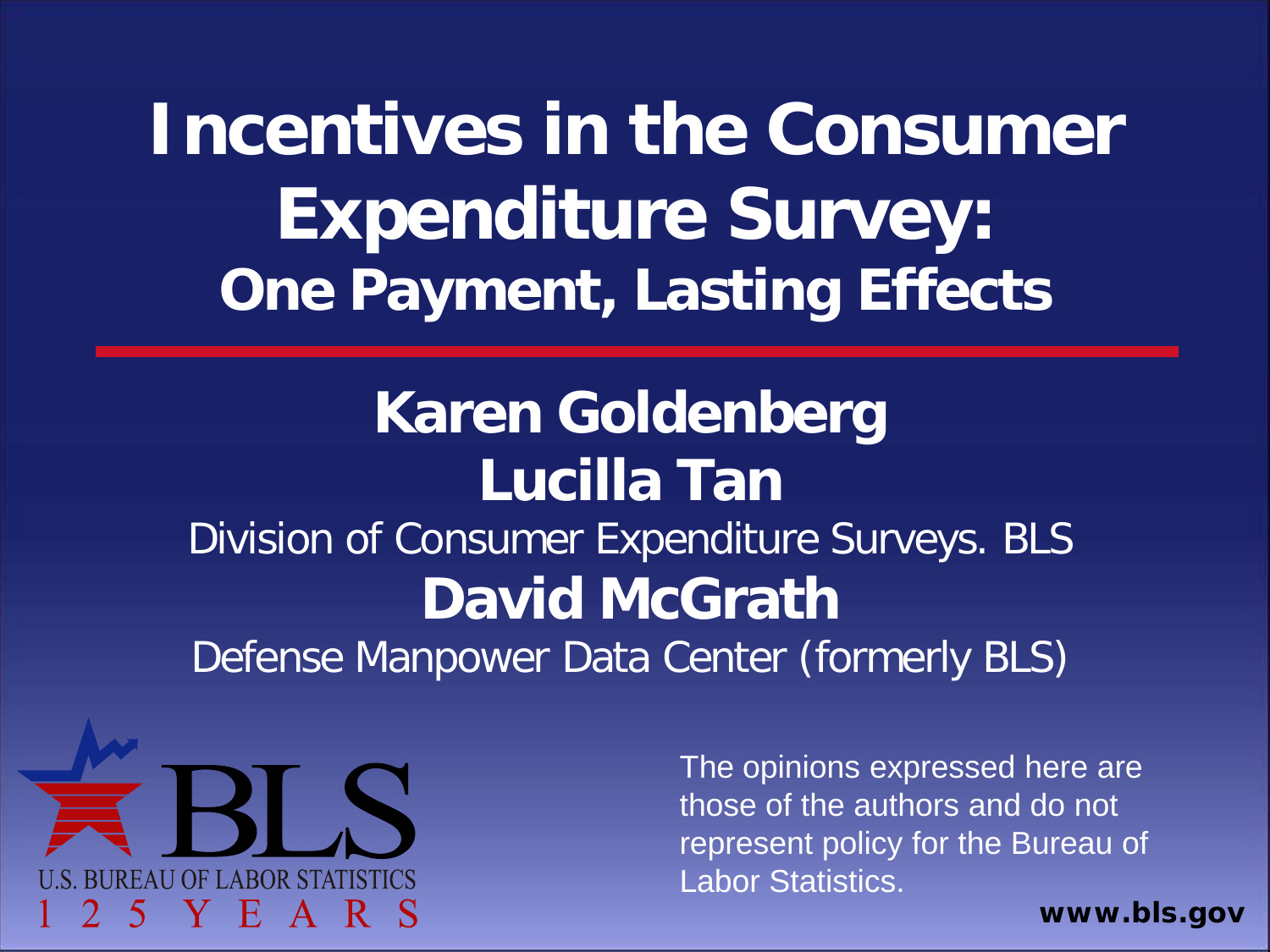### **Overview**

- Consumer Expenditures Quarterly Interview Survey (CEQ)
- **Motivation for incentives experiment**
- **Experimental design**
- **Results**
- **Summary**

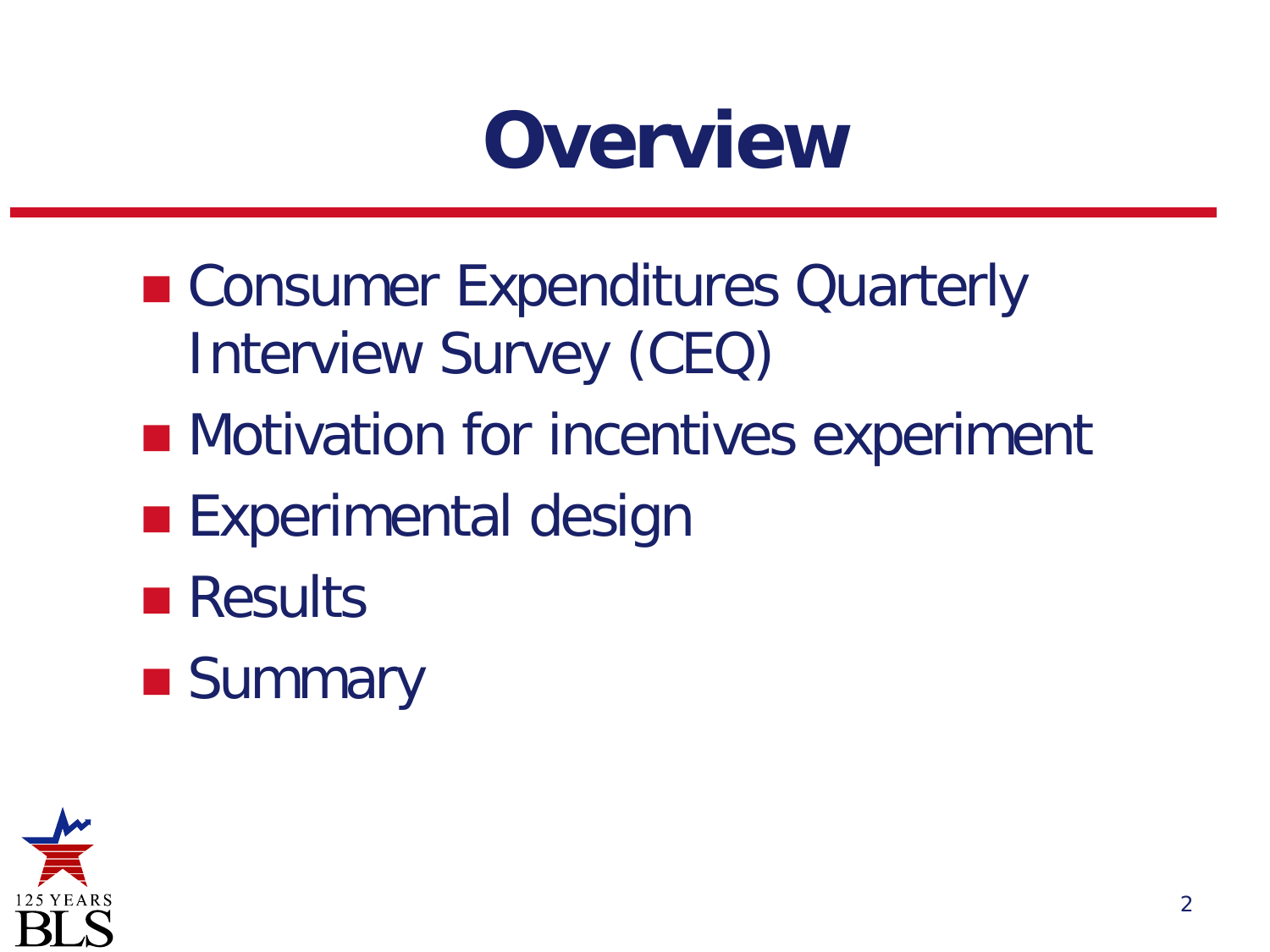# **Background: CEQ**

- One of two BLS surveys that together provide a detailed picture of spending patterns and income of American consumers
- Difficult survey for respondents and for interviewers
	- ▶ Sample units interviewed 5 times over 13 months; each interview is a "wave"
	- Respondent asked to report purchases and expenditures for all household members
	- **Primarily personal interviews, increasingly** conducted over the telephone
	- Average interview takes about an hour

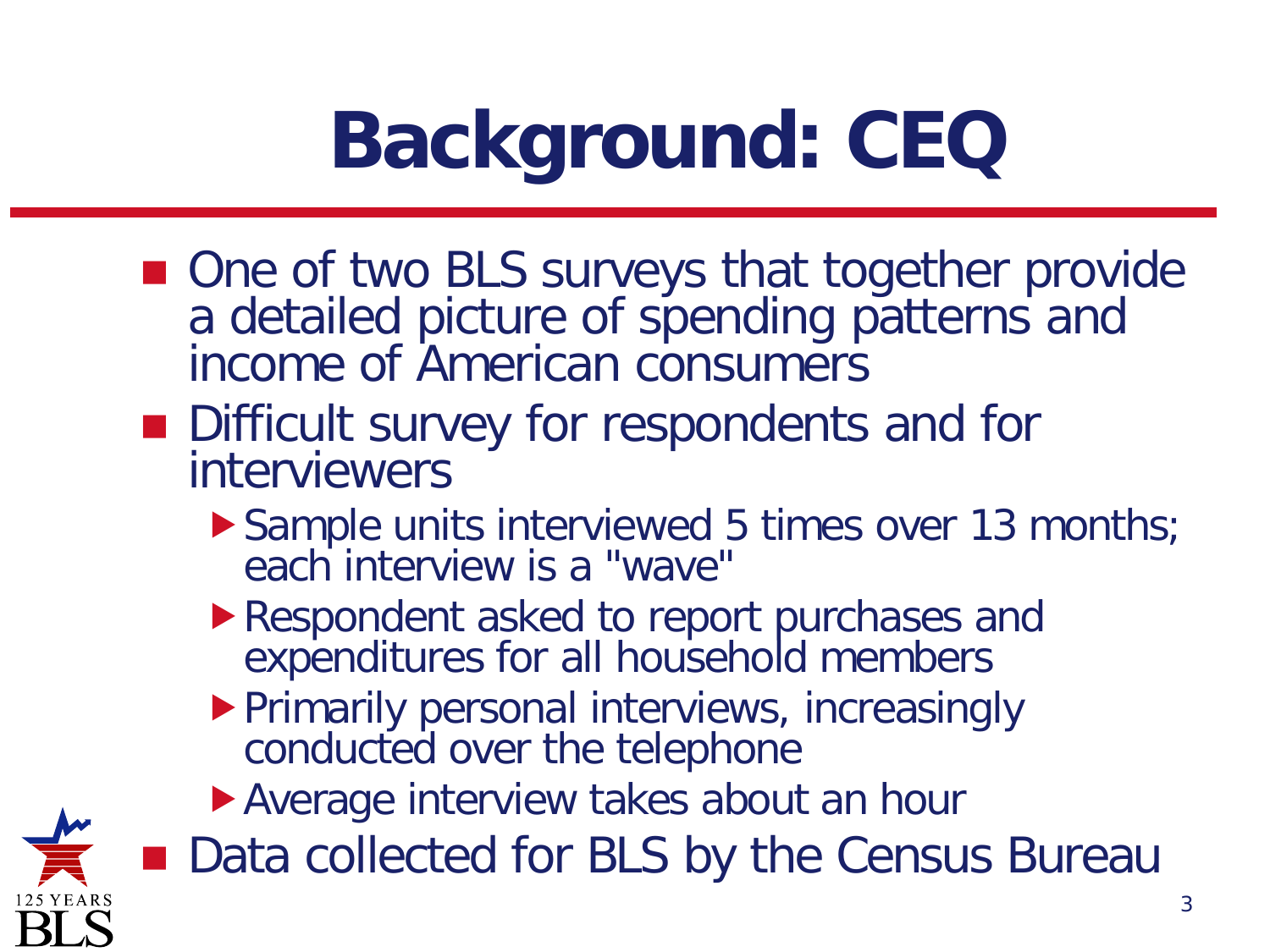## **Motivation for Incentives Experiment**

- Falling response rates: early 1990s, mid-80 percent range, 2004 mid-70s (AAPOR RR1)
- **Incentives effective in raising response rates**
- Singer et al. (1999) meta-analysis of interviewermediated surveys
	- **Incentives still effective with interviewer involvement**
	- ▶ The higher the initial response rate, the smaller the difference between no-incentive and incentive
	- Effects relatively modest after controlling for other variables
- SIPP's experiments with incentives in mid-1990s



4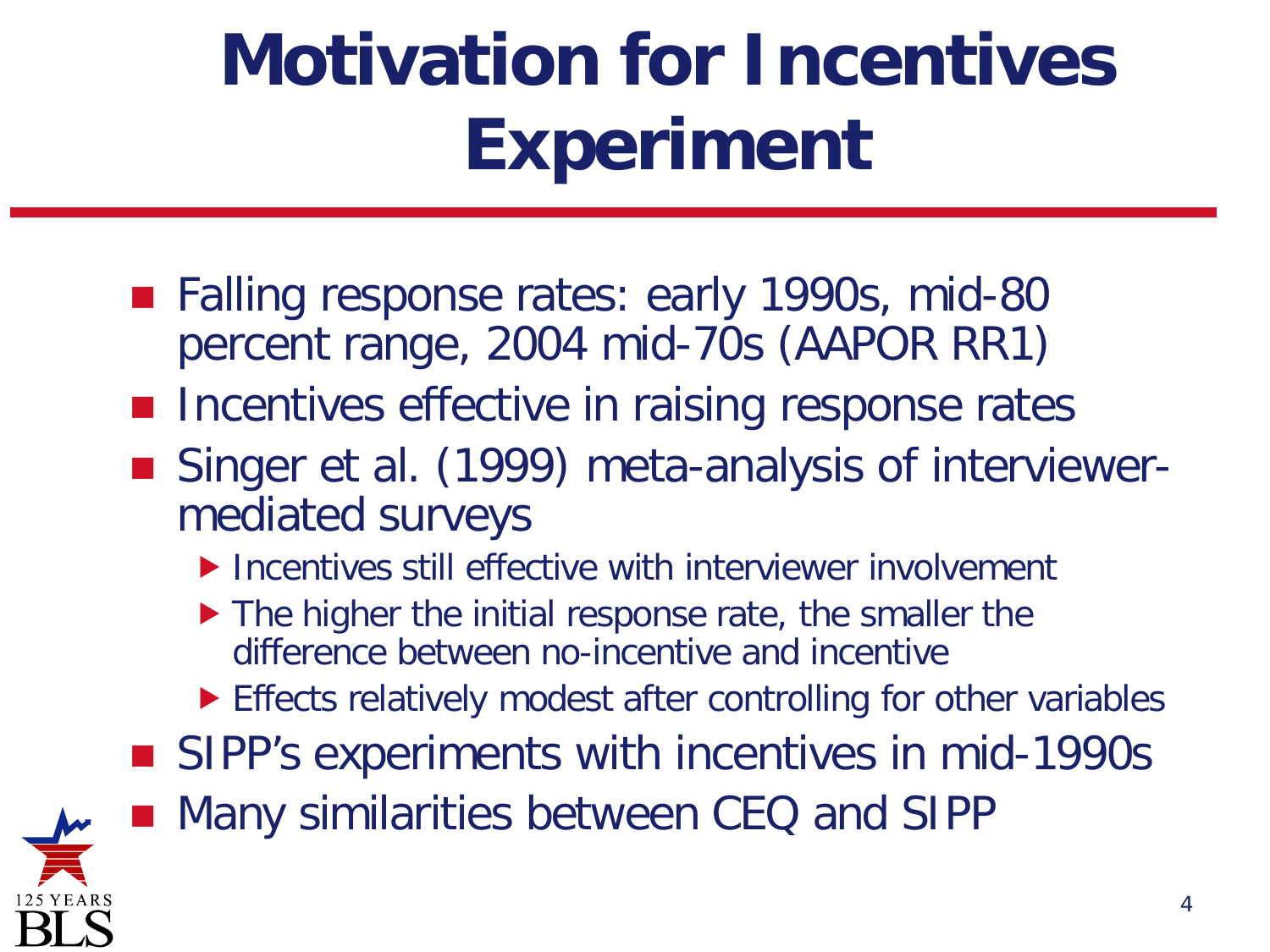### **Primary Research Questions**

- Can an incentive stem the decline in CEQ response rates?
- Will that effect hold across the five waves of the panel survey?
- Will the incentive affect data quality?
- Will the incentive affect the overall sample composition?



■ Will the incentive affect field costs?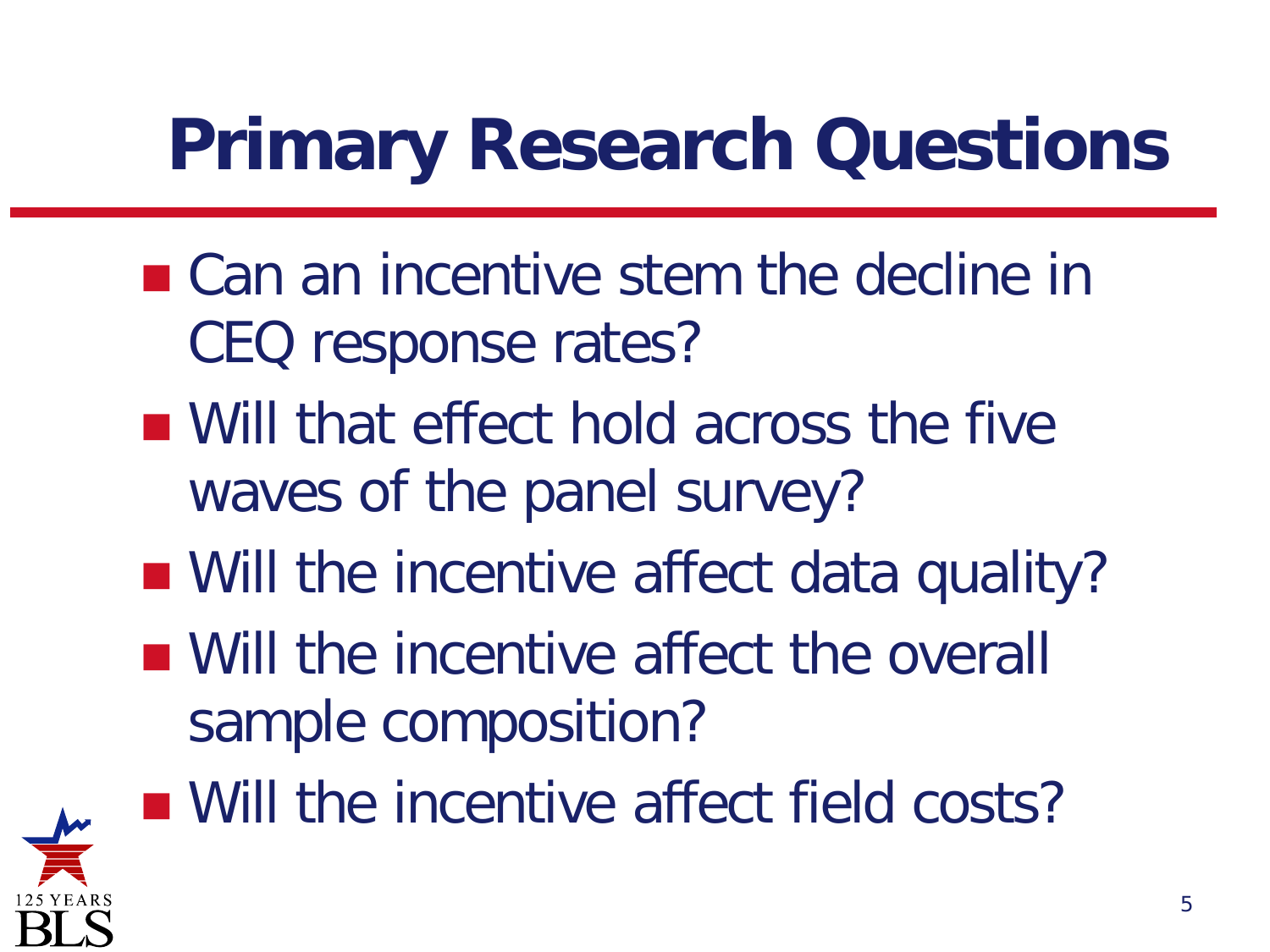# **Experimental design**

- Conduct experiment within production data collection
- Use prepaid monetary incentive: debit card
- Distribute the incentive only in wave 1
- Four treatment groups

| <b>Mail method</b> | <b>Experimental condition</b>                     |      |                    |  |  |
|--------------------|---------------------------------------------------|------|--------------------|--|--|
| Priority           | No Incentive   \$20 debit<br><b>Priority Mail</b> | card | \$40 debit<br>card |  |  |
| <b>First Class</b> | <b>No incentive</b>                               |      |                    |  |  |
|                    | <b>Control</b>                                    |      |                    |  |  |



 Incentives distributed November 2005--July 2006 Details in McGrath (2006)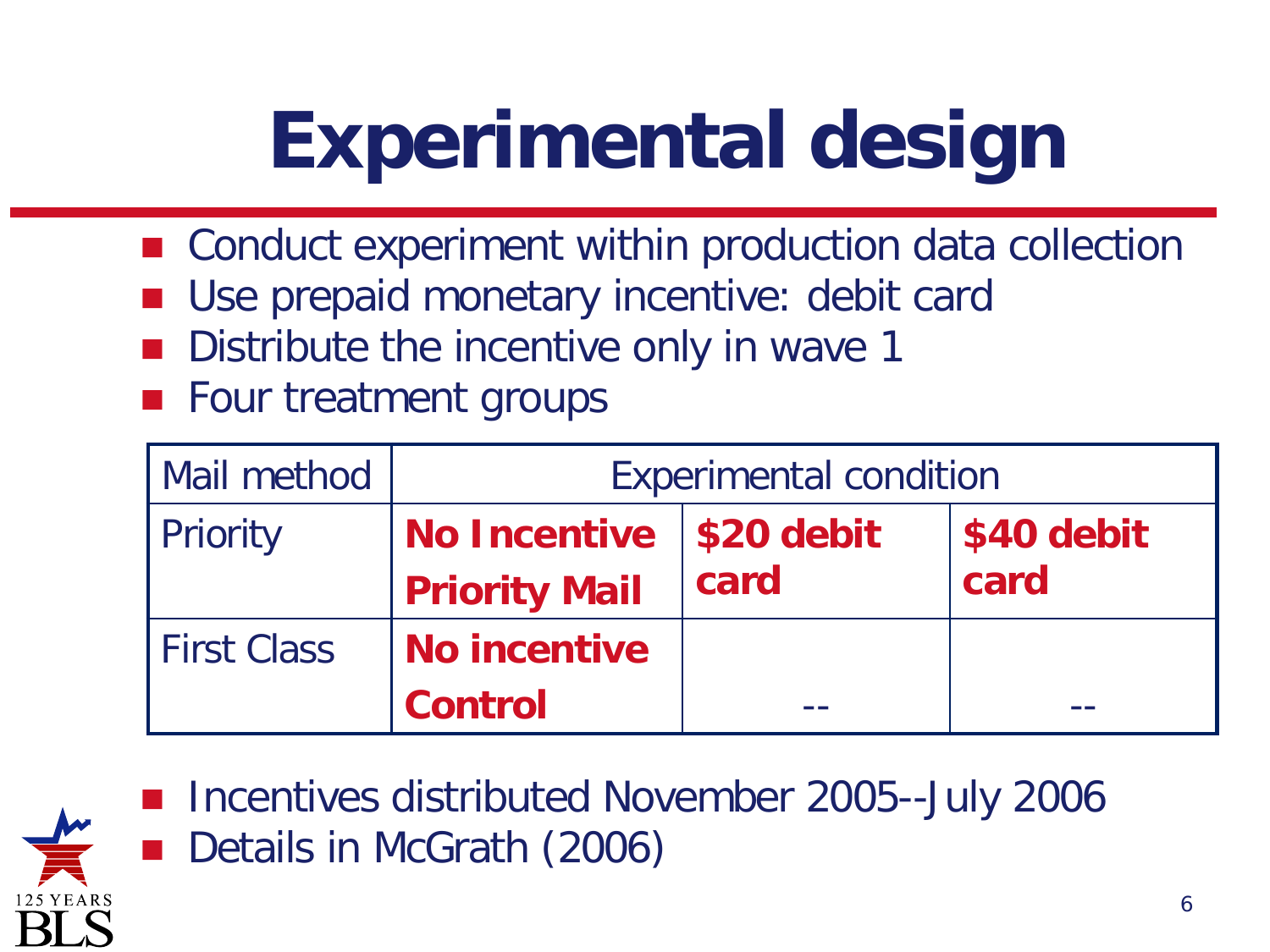#### **Sample Sizes by Treatment Groups**

| Wave           | <b>Control</b><br>Regular<br>Mail | No<br>Incentive<br><b>Priority</b><br><b>Mail</b> | <b>Incentive</b><br>\$20 | Incentive<br>\$40 | <b>Total</b> |
|----------------|-----------------------------------|---------------------------------------------------|--------------------------|-------------------|--------------|
| 1              | 1,922                             | 1,759                                             | 1,838                    | 1,805             | 7,324        |
| $\overline{2}$ | 1,726                             | 1,599                                             | 1,667                    | 1,617             | 6,609        |
| 3              | 1,610                             | 1,492                                             | 1,564                    | 1,521             | 6,187        |
| 4              | 1,561                             | 1,436                                             | 1,512                    | 1,454             | 5,963        |
| 5              | 1,517                             | 1,395                                             | 1,466                    | 1,396             | 5,774        |
| Total          | 8,336                             | 7,681                                             | 8,047                    | 7,793             | 31,857       |

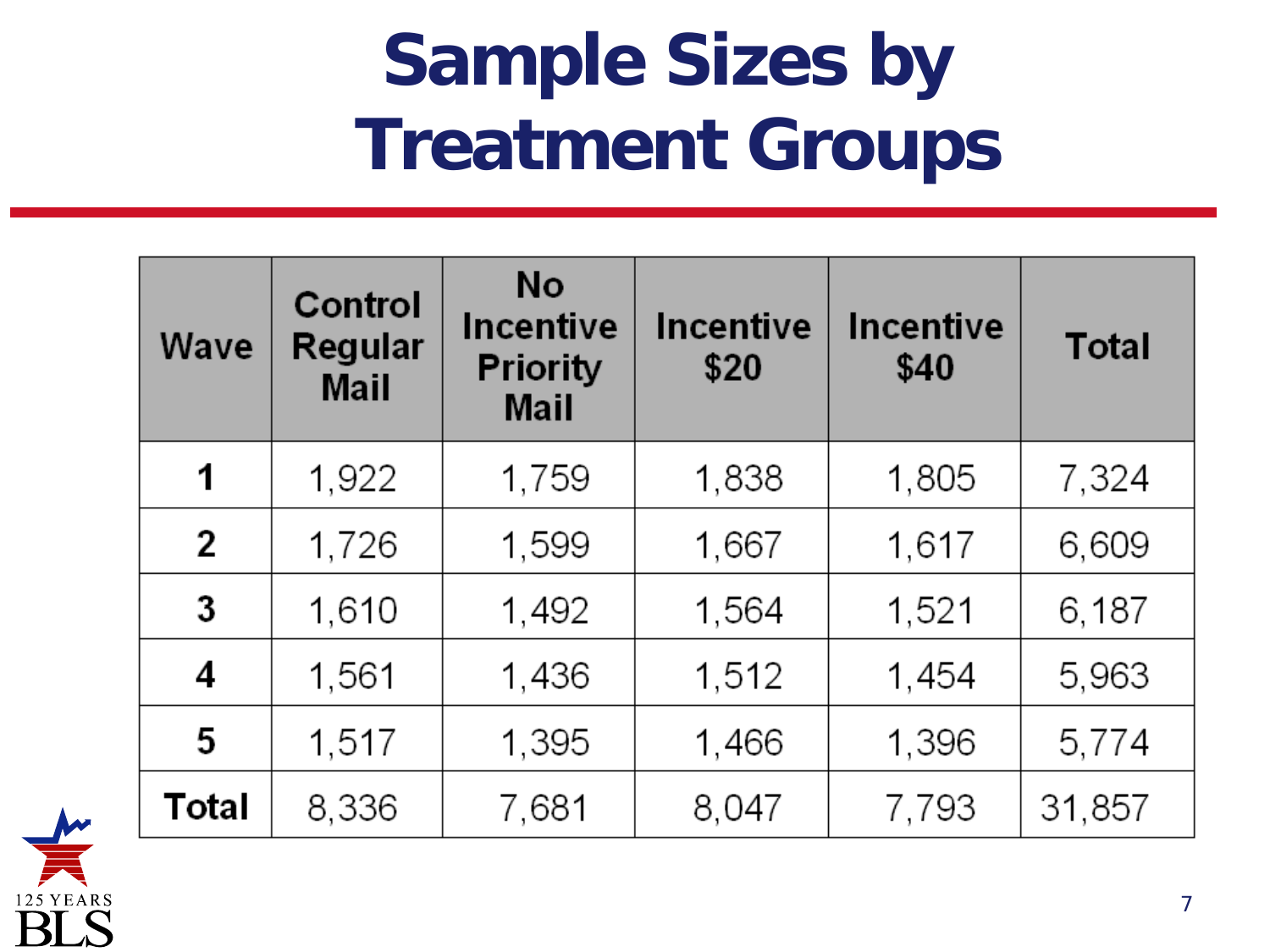# **Results: Response Rates**

□ Control □ No incentive Priority Mail □ Incentive \$20 ■ Incentive \$40



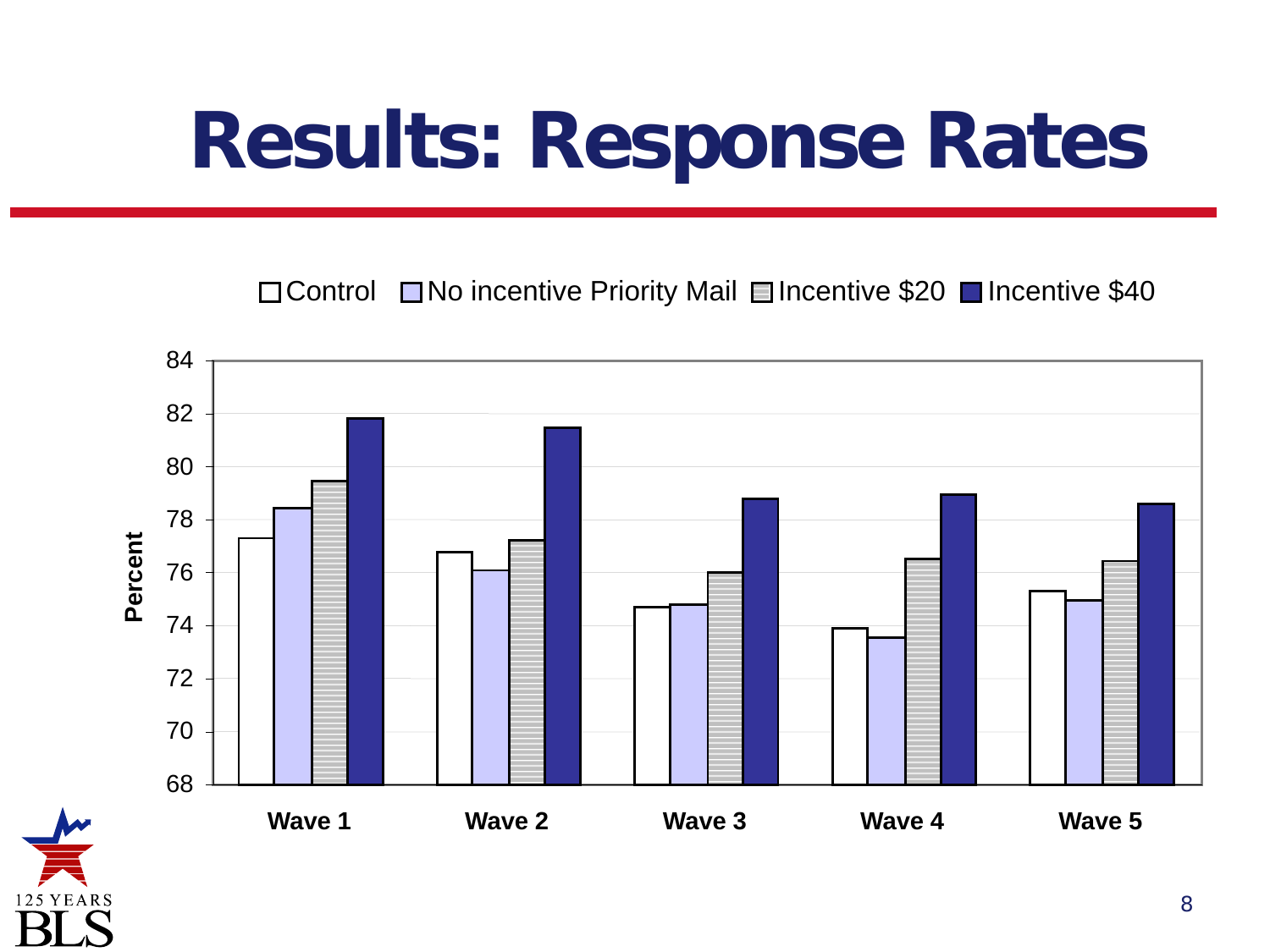## **Results: Refusal Rates**

 $\Box$  Control  $\Box$  No incentive Priority Mail  $\Box$  Incentive \$20  $\Box$  Incentive \$40



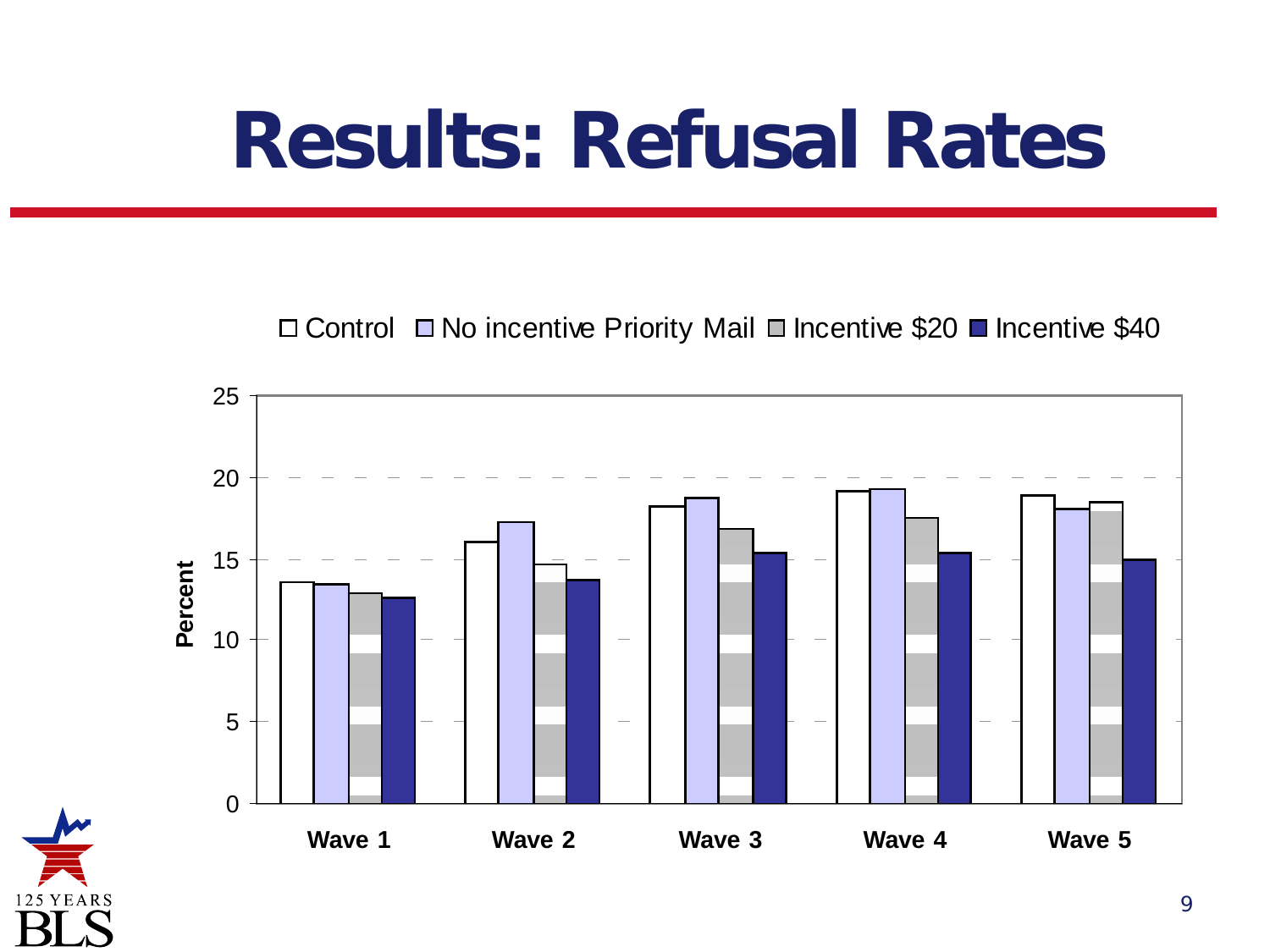## **Results: Noncontact Rates**

 $\Box$  Control  $\Box$  No incentive Priority Mail  $\Box$  Incentive \$20  $\Box$  Incentive \$40



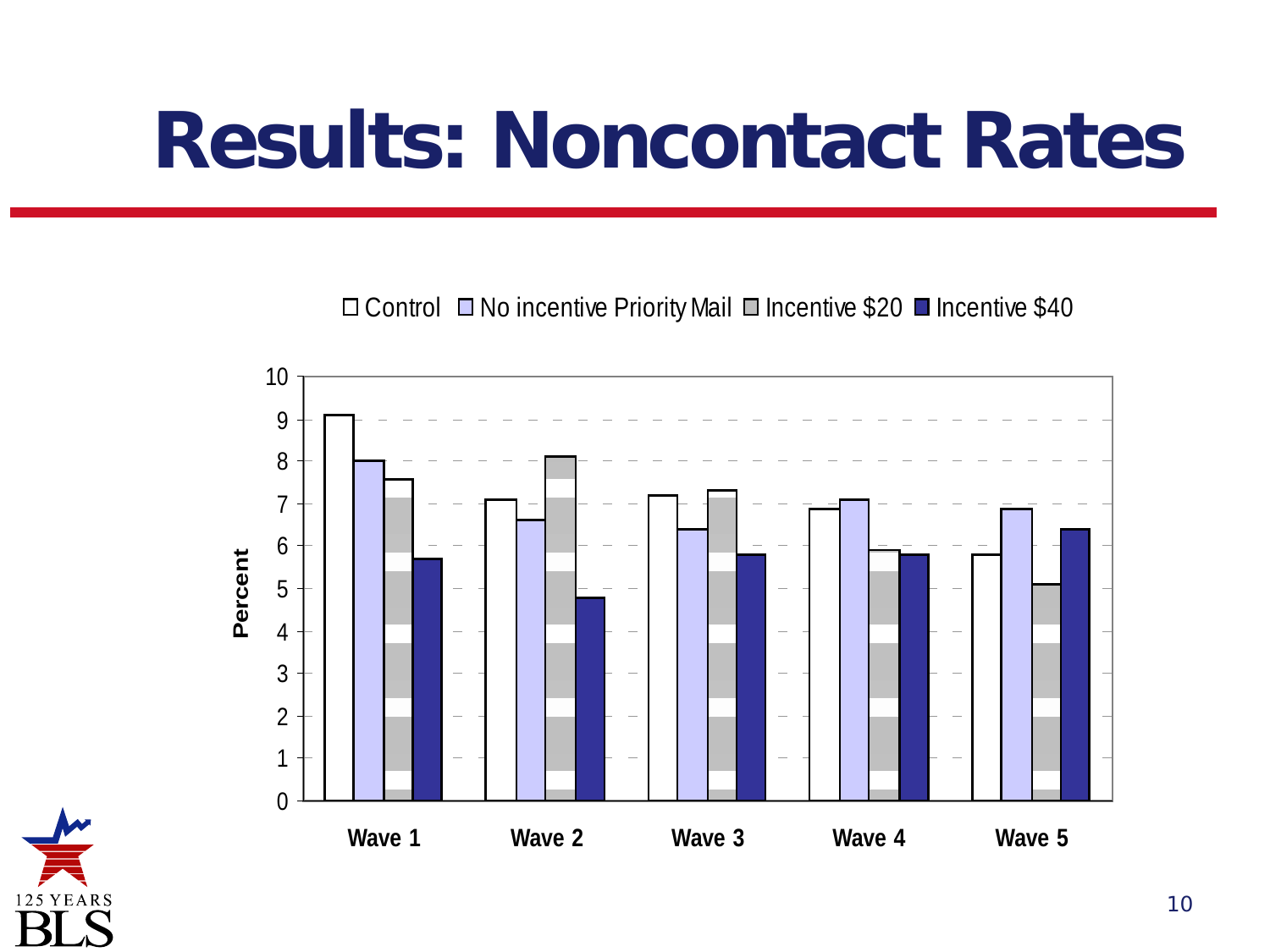# **Data Quality**

- Direct measure: Reported expenditures
	- "More is better" in CEQ
	- ▶ Increasing expenditures across the experimental groups, most not statistically significant
- **Indirect measures:** 
	- Number of expenditure questions answered (more)
	- Whether respondent consulted records (more)
	- Number DK/Refused responses (fewer)
	- ▶ No imputation/allocation required (more)

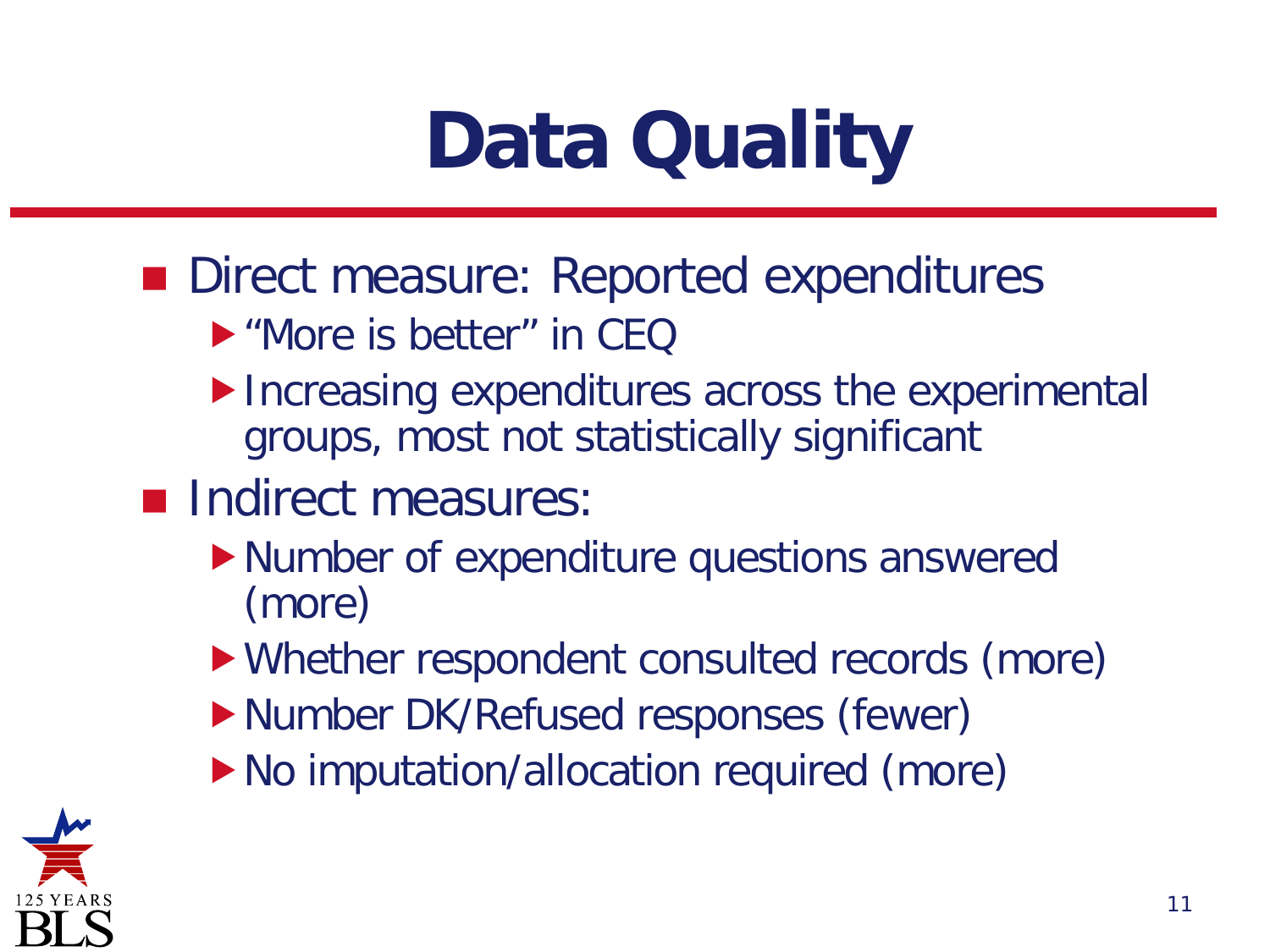### **Indirect Data Quality Measures**





 Waves 2-5: Statistically significant at p < .05 \$40 incentive versus control

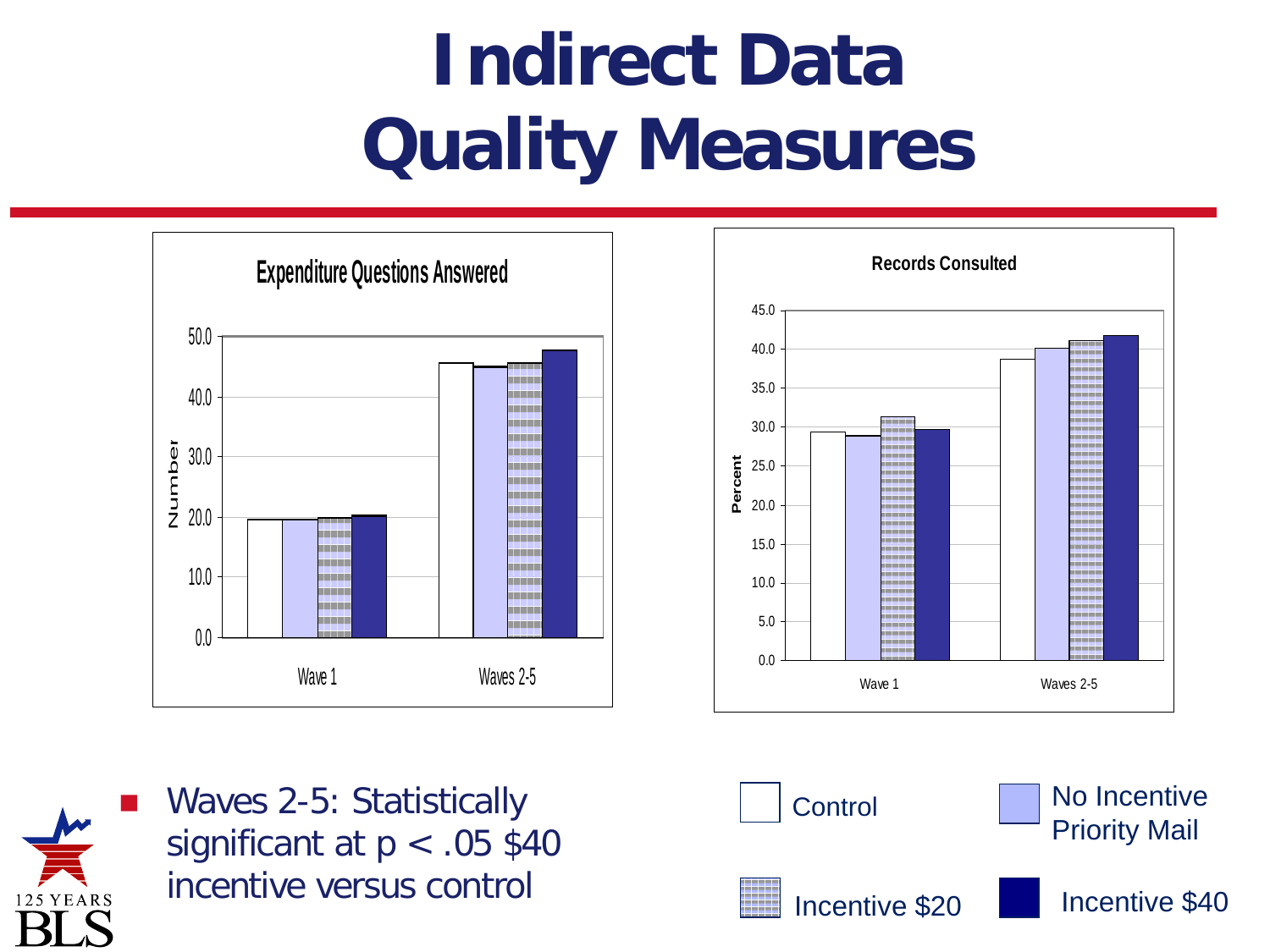## **Indirect Data Quality Measures (cont.)**





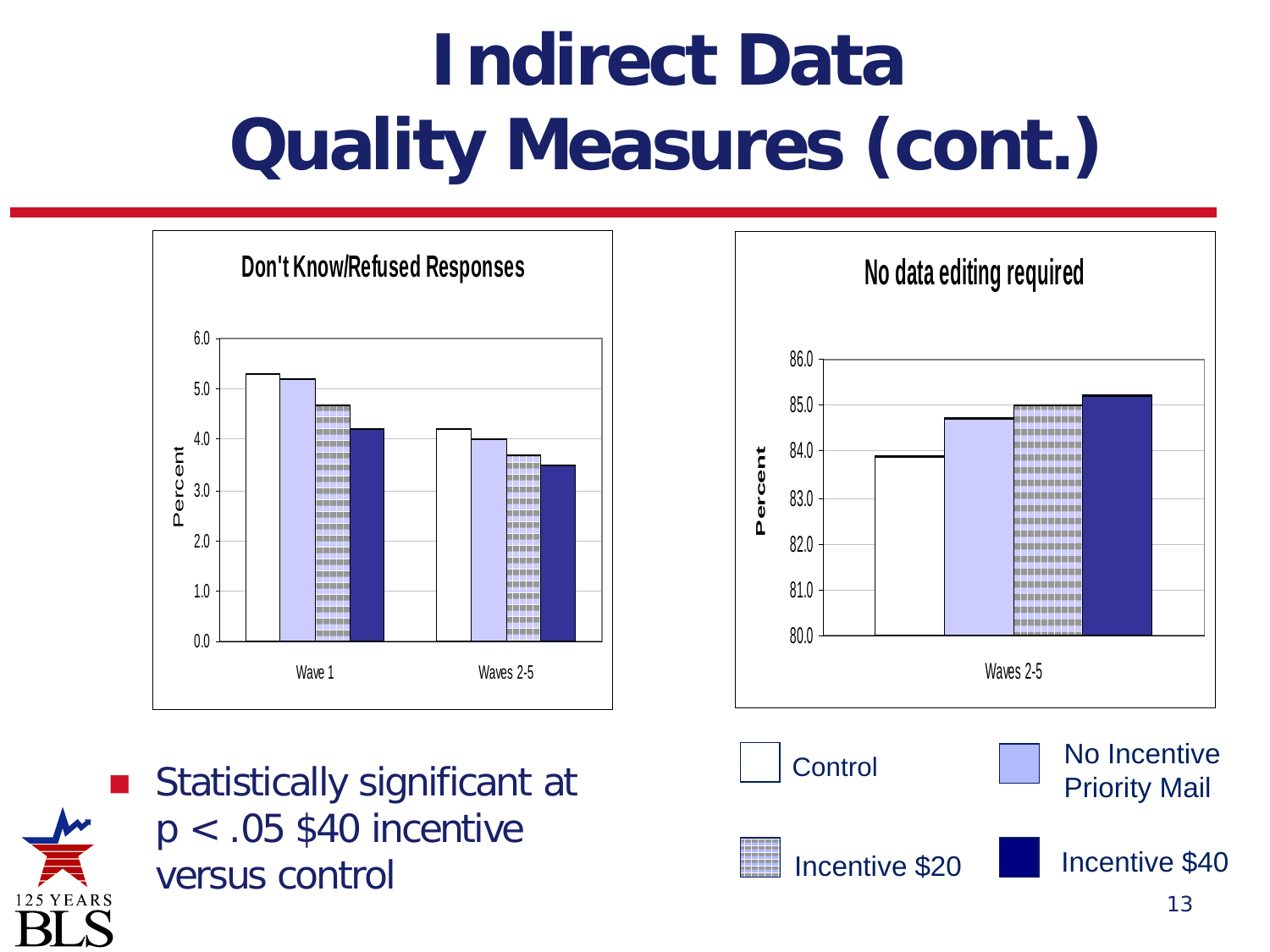## **Results: Sample Composition**

- No statistically significant differences at wave 1 or in later waves
- Demographic characteristics
	- ▶ Trend toward more black respondents in incentive groups, as compared to control group, in wave 1 and in later waves
- **Household characteristics** 
	- ▶ Trend: \$40 incentive group had more 1-person households than control
	- ▶ Trend: \$20 and \$40 incentive groups had more respondents from urban than rural areas
- **Household income** 
	- Median reported income: control group and \$40 incentive group are roughly equal
	- Mean income increases from control to \$40 incentive condition
	- ▶ Distribution of income quintiles is fairly similar across treatment groups

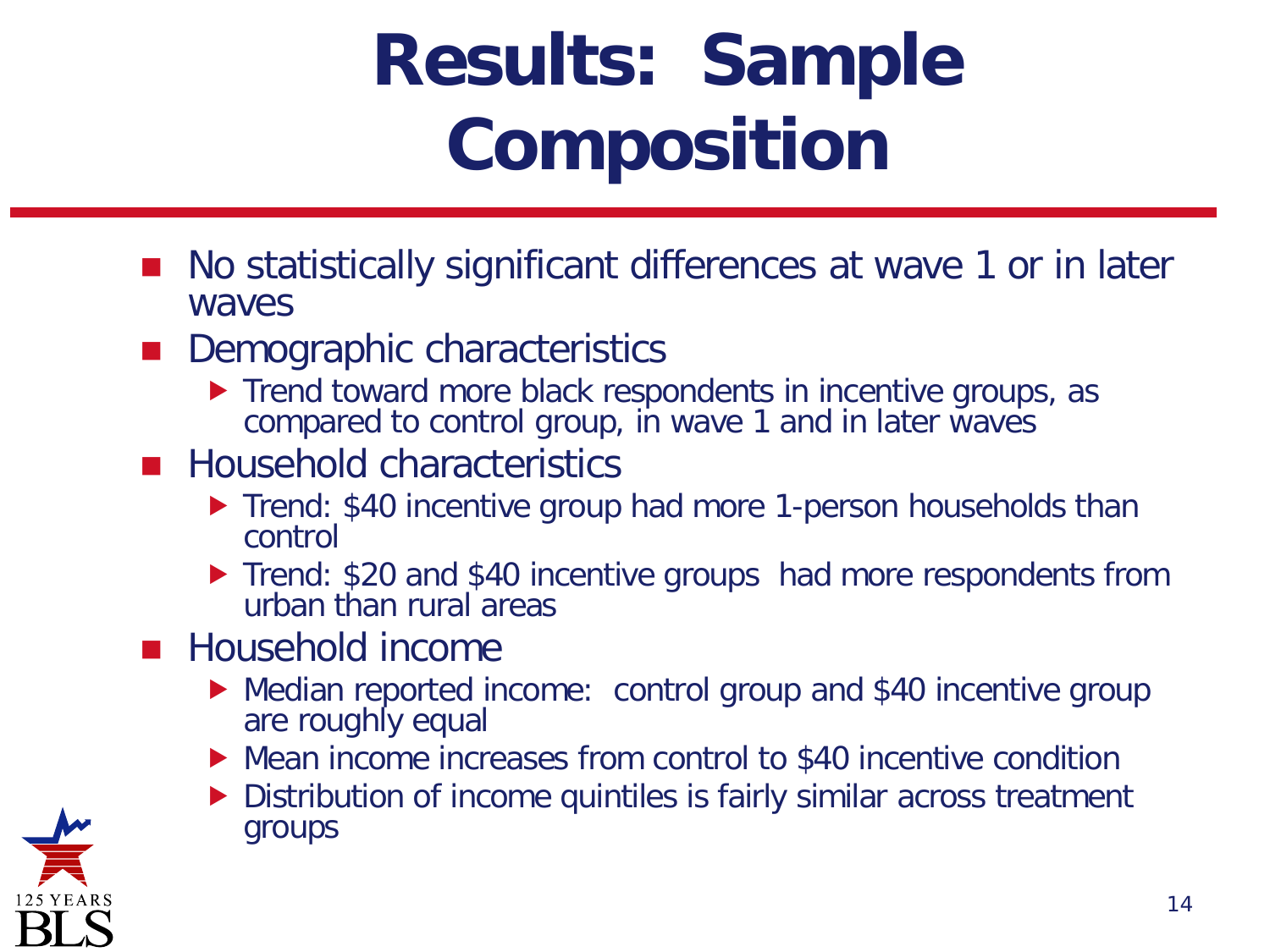# **Effect on Field Collection**





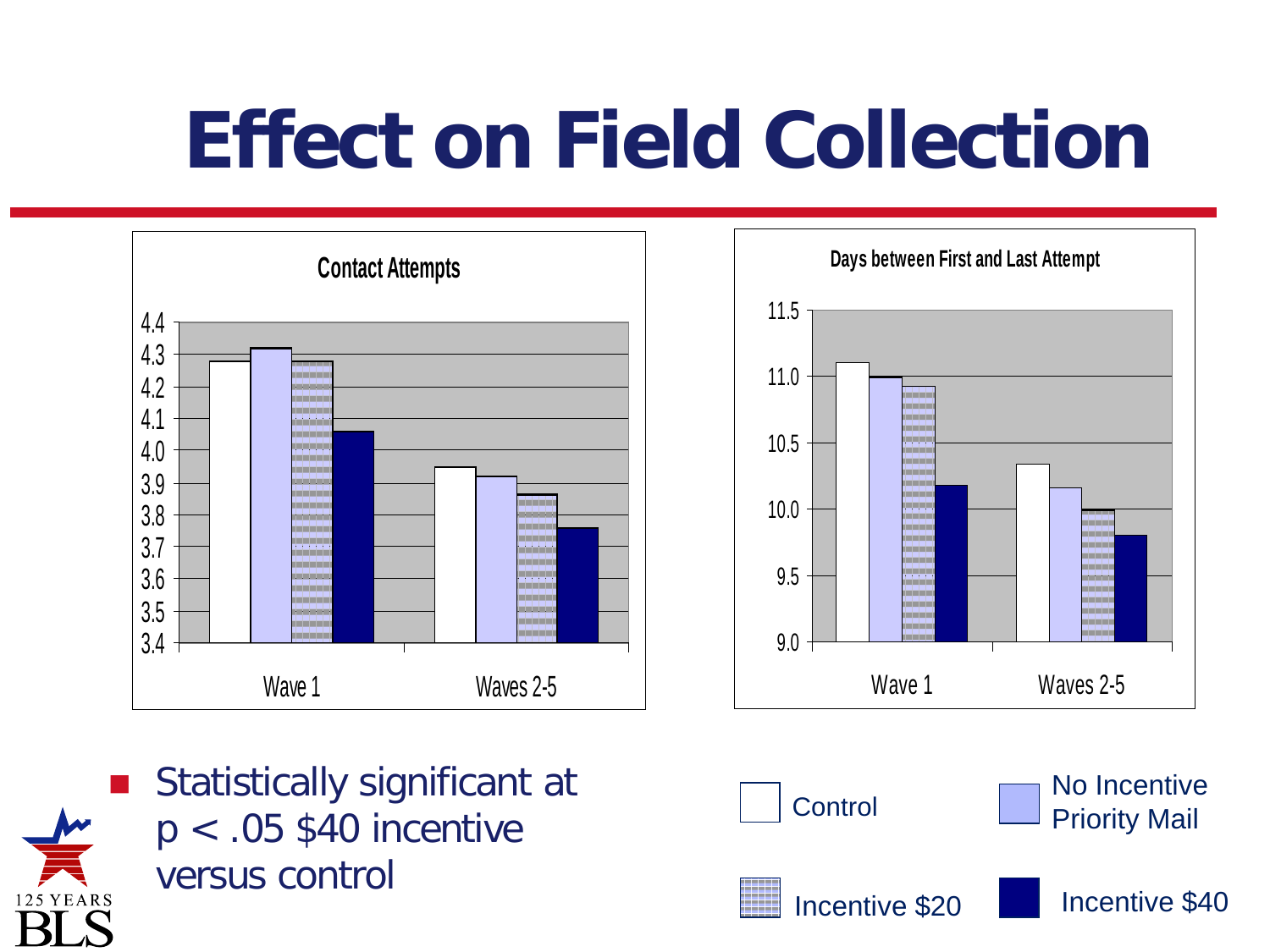# **Summary**

- **Incentives experiment was successful in** increasing response rates
- **Effects of the \$40 incentive lasted through** 5 interviewing waves
	- ▶ Some positive effects on data quality
	- ▶ No effect on sample composition
- \$20 incentive not significantly different from no incentive
- **Field Costs: \$40 incentive resulted in** fewer contacts, shorter field period